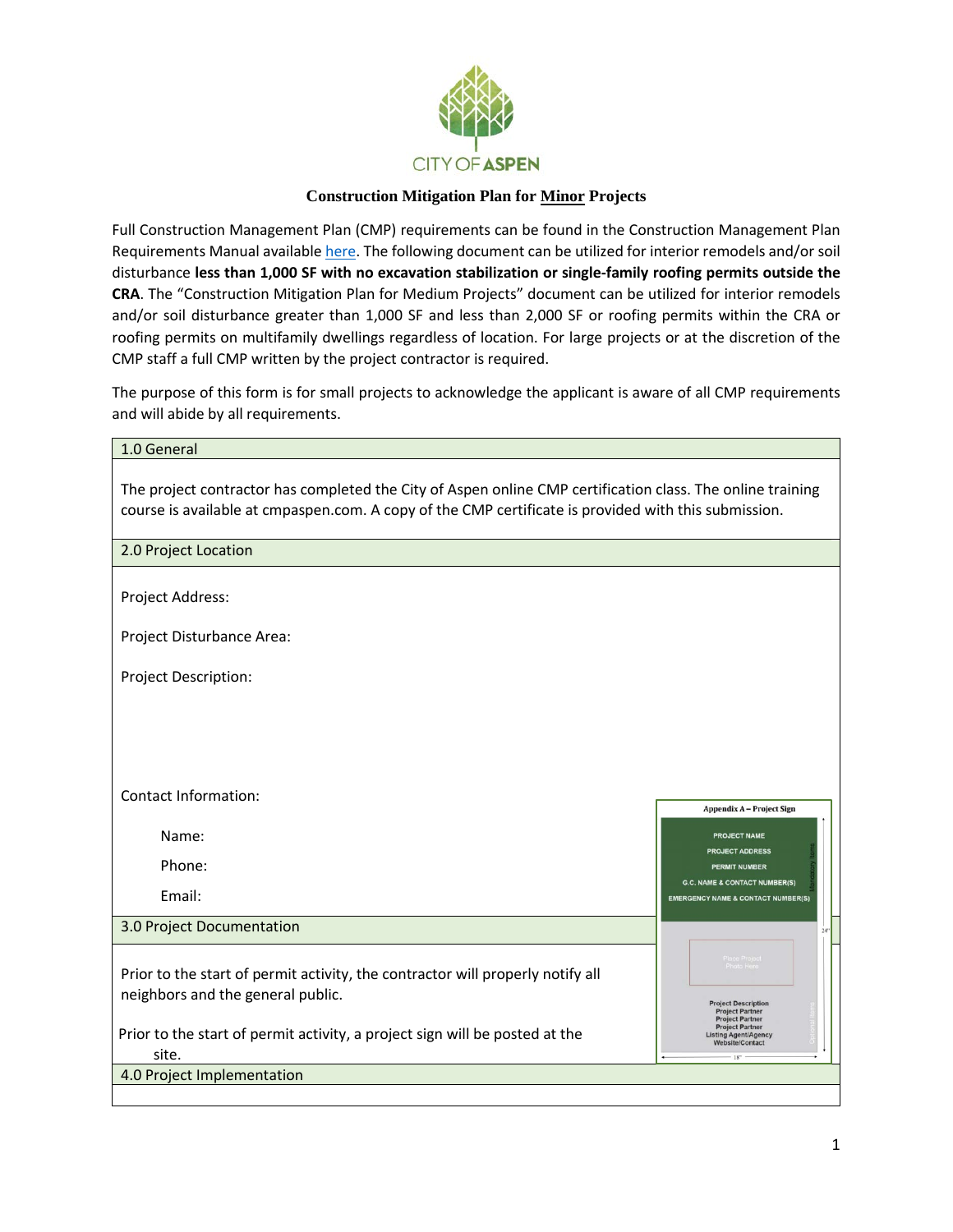

Hours of Construction: Construction hours shall be limited to 7:30am – 5:30pm Monday through Friday and 9:00am – 5:00pm on Saturday. No construction is permitted on Sundays or holidays as identified by the CMP Manual.

Prior to the start of permit activity the project will provide fencing six feet (6') in height and constructed out of chain-link fence with mesh windscreens (visual barriers) for all exterior work.

The contractor is aware of all trees within the work area and will provide tree protection in coordination with, and as directed by the City Parks Department.

5.0 Site and Right of Way Management

By signing this document, the contractor ensures that there is adequate staging area onsite for all construction trailers, job materials storage, portable restrooms, waste management and recycling containers. If a portion of the ROW is needed the contractor will submit for a temporary encroachment permit. Loose job material storage is not allowed in ROW under any circumstances.

The project will maintain continuous emergency vehicle access, on and around site, including but not limited to police, fire, and ambulance services.

All required construction parking shall be provided onsite or the contractor will properly lease parking spaces from the COA Parking Department.

Contractor will provide recycling onsite for both conventional and construction related materials.

6.0 Traffic Control

By signing this document the contractor ensures that the project does not impact roadways or pedestrian walkways. No traffic control plan is needed.

The project requires no special circumstances for deliveries. Traffic control required for deliveries must be fully coordinated with the City of Aspen Engineering Department. Roads will not be closed under any circumstances, unless granted permission from the City of Aspen Engineering Department.

7.0 Pedestrian Protection

The project maintains all pedestrian walkways including all ADA requirements.

8.0 Sediment and Erosion Control

Best Management Practices will be installed which will prevent any erosion and sediment transport offsite.

If the project is located in the Smuggler Mountain Superfund Site a Superfund Site soil removal permit has been submitted.

9.0 FUGITIVE DUST CONTROL